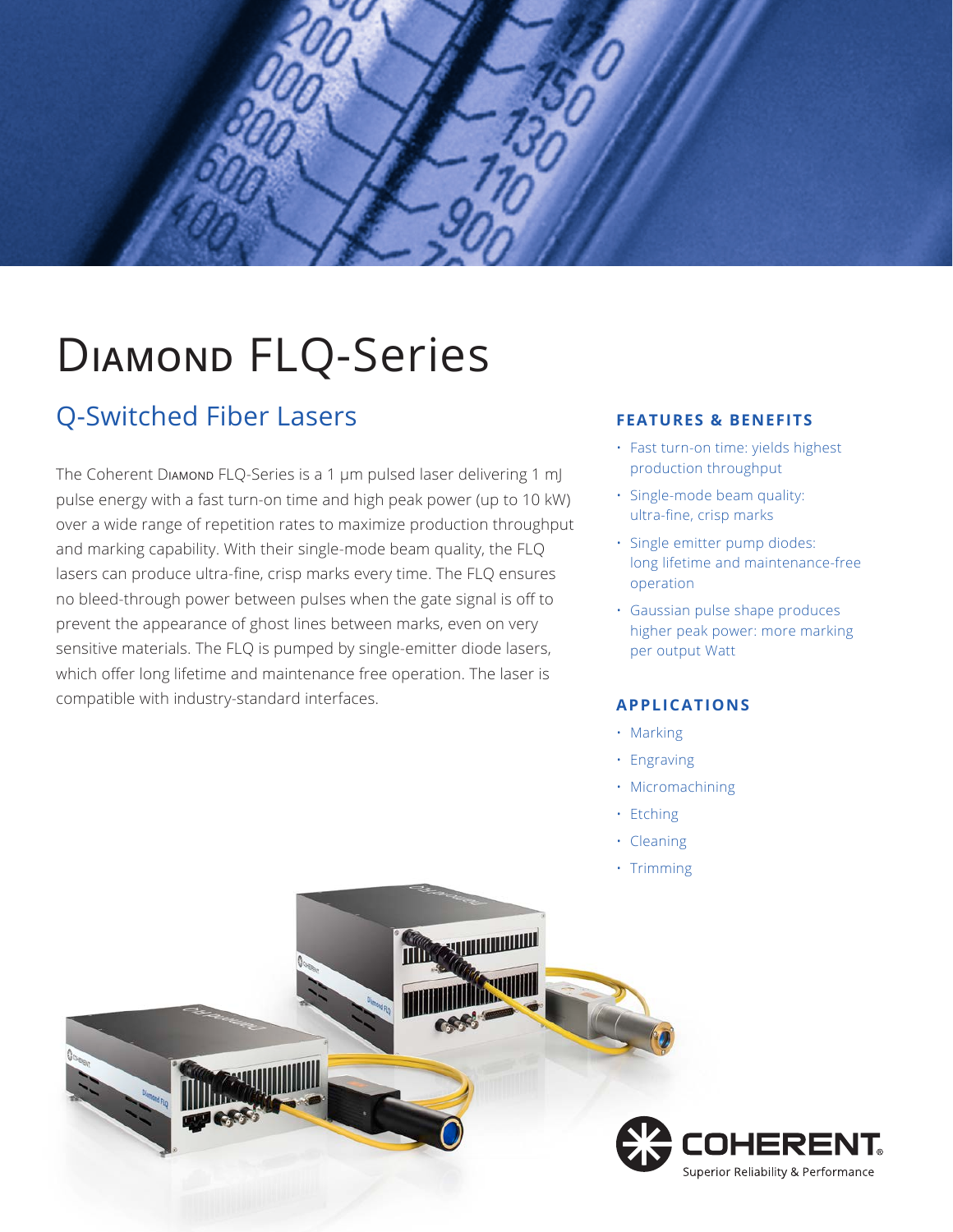| <b>OPTICAL SPECIFICATIONS</b>                                                                      | <b>DIAMOND FLQ-</b><br>1064-0010-YZ | <b>DIAMOND FLQ-</b><br>1064-0020-YZ | <b>DIAMOND FLQ-</b><br>1064-0030-YZ | <b>DIAMOND FLQ-</b><br>1064-0050-YZ | <b>DIAMOND FLQ-</b><br>1064-0100-YZ |
|----------------------------------------------------------------------------------------------------|-------------------------------------|-------------------------------------|-------------------------------------|-------------------------------------|-------------------------------------|
| Output Power (W)                                                                                   | 10                                  | 20                                  | 30                                  | 50                                  | 100                                 |
| Output Power Adjustment (%)                                                                        | 10 to 100                           | 10 to 100                           | 10 to 100                           | 10 to 100                           | 10 to 100                           |
| Power Stability <sup>1</sup> (%)                                                                   | ±2.5                                | ±2.5                                | ±2.5                                | ±2.5                                | ±2.5                                |
| Beam Quality (nominal)                                                                             | $M^2$ < 1.5                         | $M^2$ < 1.5                         | $M^2$ < 1.5                         | $M^2$ < 1.5                         | $M^2$ < 1.5                         |
| Beam Divergence (mrad)<br>without Beam Expander<br>with Beam Expander                              | 4.0<br>< 0.5                        | 4.0<br>< 0.5                        | 4.0<br>< 0.5                        | <b>NA</b><br>< 0.5                  | <b>NA</b><br>< 0.5                  |
| Output Beam Diameter (mm)<br>without Beam Expander <sup>2</sup><br>with Beam Expander <sup>3</sup> | $1.0 \pm 0.1$<br>$7.5 \pm 1.0$      | $1.0 \pm 0.1$<br>$7.5 \pm 1.0$      | $1.0 \pm 0.1$<br>$7.5 \pm 1.0$      | <b>NA</b><br>$7.5 \pm 1.0$          | <b>NA</b><br>$7.5 \pm 1.0$          |
| Visible Pointer (Standard)                                                                         | Yes                                 | Yes                                 | Yes                                 | Yes                                 | Yes                                 |
| Output Type                                                                                        | Fiber to<br>Free-Space<br>Isolator  | Fiber to<br>Free-Space<br>Isolator  | Fiber to<br>Free-Space<br>Isolator  | Fiber to<br>Free-Space<br>Isolator  | Fiber to<br>Free-Space<br>Isolator  |
| Mode of Operation                                                                                  | Pulsed                              | Pulsed                              | Pulsed                              | Pulsed                              | Pulsed                              |
| Polarization                                                                                       | Random                              | Random                              | Random                              | Random                              | Random                              |
| Peak Power <sup>4</sup> (kW)                                                                       | 5.0                                 | 10.0                                | 10.0                                | 8.5                                 | 8.5                                 |
| Pulse Energy <sup>4</sup> (mJ)                                                                     | 0.5                                 | 1.0                                 | 1.0                                 | 1.0                                 | 1.0                                 |
| Pulse Width <sup>5</sup> (ns)                                                                      | $100 \pm 20$                        | $100 \pm 20$                        | $100 \pm 20$                        | $120 \pm 20$                        | $120 \pm 20$                        |
| Pulse Repetition Rate (kHz)                                                                        | 20 to 100                           | 20 to 100                           | 30 to 100                           | 50 to 200                           | 100 to 200                          |
| Central Wavelength (nm)                                                                            | $1064 \pm 2$                        | $1064 \pm 2$                        | $1064 + 2$                          | $1064 + 2$                          | $1064 + 2$                          |
| Emission Linewidth <sup>5</sup> (nm)                                                               | < 5                                 | $<$ 5                               | < 5                                 | < 5                                 | < 5                                 |
| <b>MECHANICAL SPECIFICATIONS</b>                                                                   |                                     |                                     |                                     |                                     |                                     |
| Delivery Fiber Length (m)                                                                          | $3.0 \pm 0.2$                       | $3.0 \pm 0.2$                       | $3.0 \pm 0.2$                       | $3.0 \pm 0.2$                       | $3.0 \pm 0.2$                       |
| Minimum Bend Radius (mm)                                                                           | 100                                 | 100                                 | 100                                 | 100                                 | 100                                 |
| Dimensions (mm)                                                                                    | 215 x 95 x 284                      | 215 x 95 x 284                      | 215 x 95 x 284                      | 215 x 95 x 284                      | 215 x 136 x 284                     |
| Weight (kg)                                                                                        | 5.7                                 | 5.7                                 | 5.7                                 | 10.0                                | 12.0                                |
|                                                                                                    |                                     |                                     |                                     |                                     |                                     |
| DC Supply Voltage (VDC)                                                                            | 23 to 25                            | 23 to 25                            | 23 to 25                            | 23 to 25                            | 23 to 25                            |
| Current Consumption (A)                                                                            | &5                                  | < 8                                 | <10                                 | < 15                                | 220                                 |
| Digital Interfaces <sup>8</sup>                                                                    | RS-232 & DB25                       | RS-232 & DB25                       | RS-232 & DB25                       | RS-232 & DB25                       | RS-232 & DB25                       |
| Maximum Off Voltage <sup>9</sup> (VDC)                                                             | 1.5                                 | 1.5                                 | 1.5                                 | 1.5                                 | 1.5                                 |

1 Power fluctuation at full rated power for 5 hours.<br>2 Beam diameter (1/e<sup>2</sup>), for options with no beam expander, beam diameter is measured at a distance of 20 mm from output aperture.<br>3 Other beam diameters are available

6 Typical rise time from 0% to 90% of max. power.<br>7 Typical fall time from 100% to 10% of max. power.<br>8 DB25 connector uses industry standard pin assignments.<br>9 Highest voltage allowable on the +24VDC input when th

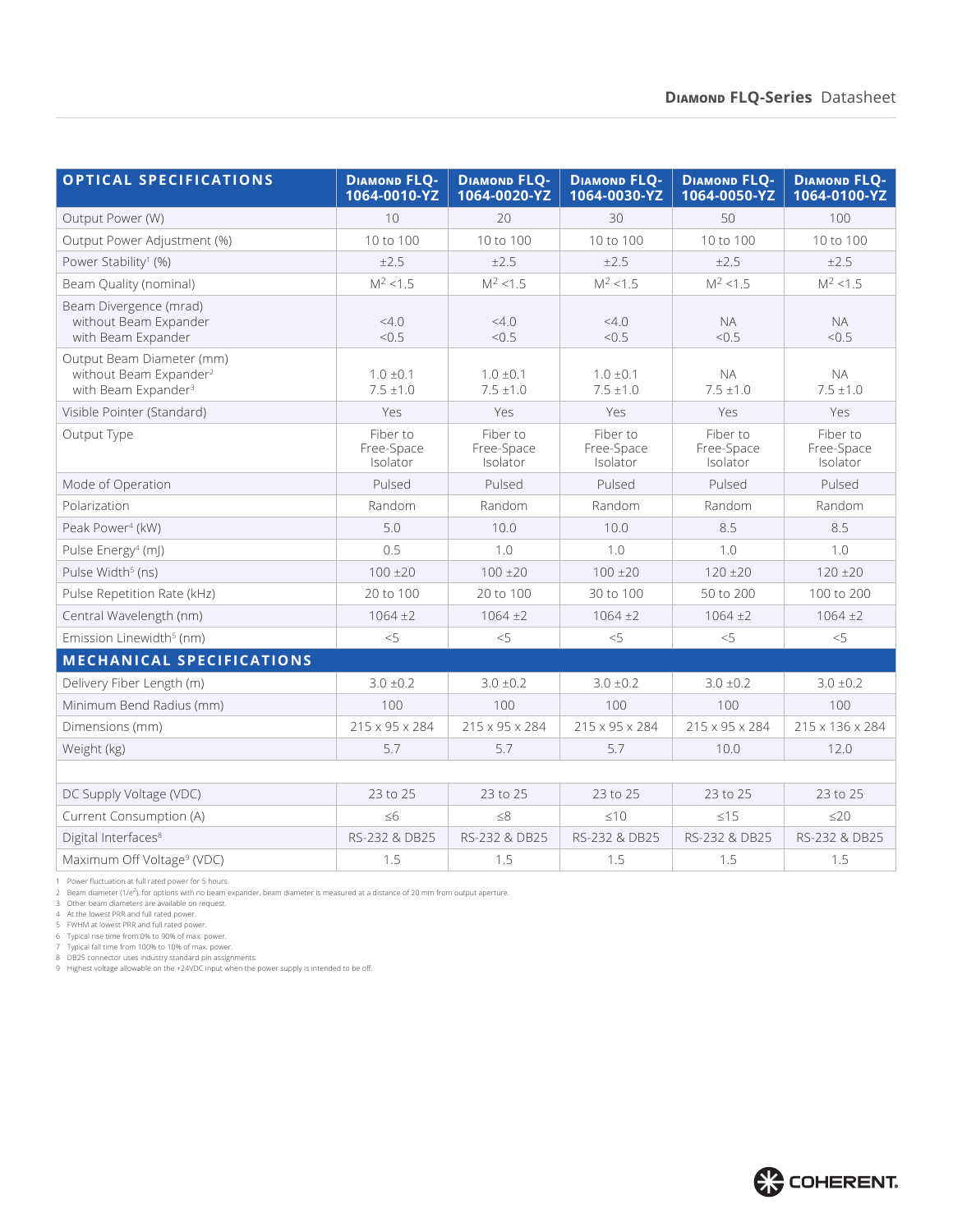| <b>ENVIRONMENTAL</b><br><b>SPECIFICATIONS</b>   | <b>DIAMOND FLO-</b><br>$1064 - 0010 - YZ$ |             | DIAMOND FLQ-   DIAMOND FLQ-   DIAMOND FLQ-<br>1064-0020-YZ   1064-0030-YZ   1064-0050-YZ |             | <b>DIAMOND FLO-</b><br>1064-0100-YZ |
|-------------------------------------------------|-------------------------------------------|-------------|------------------------------------------------------------------------------------------|-------------|-------------------------------------|
| Operating Ambient Temperature <sup>9</sup> (°C) | 0 to 42                                   | $0$ to 42   | $0$ to 42                                                                                | $0$ to 42   | $0$ to 42                           |
| Storage Temperature (°C)                        | $-10$ to 60                               | $-10$ to 60 | $-10$ to 60                                                                              | $-10$ to 60 | $-10$ to 60                         |
| Operating Humidity (%) (RH non-condensing)      | 0 to 85                                   | $0$ to $85$ | $0$ to $85$                                                                              | $0$ to 85   | 0 to 85                             |
| Warm-up Time (s)                                | 60                                        | 60          | 60                                                                                       | -60         | 60                                  |
| Cooling <sup>10</sup>                           | Air-cooled                                | Air-cooled  | Air-cooled                                                                               | Air-cooled  | Air-cooled                          |

9 36 to 42°C with less than 50% duty cycle.

10 Ensure 100 cfm (0.047m3/s) of air flow provided for all units.

#### **MECHANICAL SPECIFICATIONS**

**Diamond FLQ-1064-0010-YZ, FLQ-1064-0020-YZ, and FLQ-1064-0030-YZ**





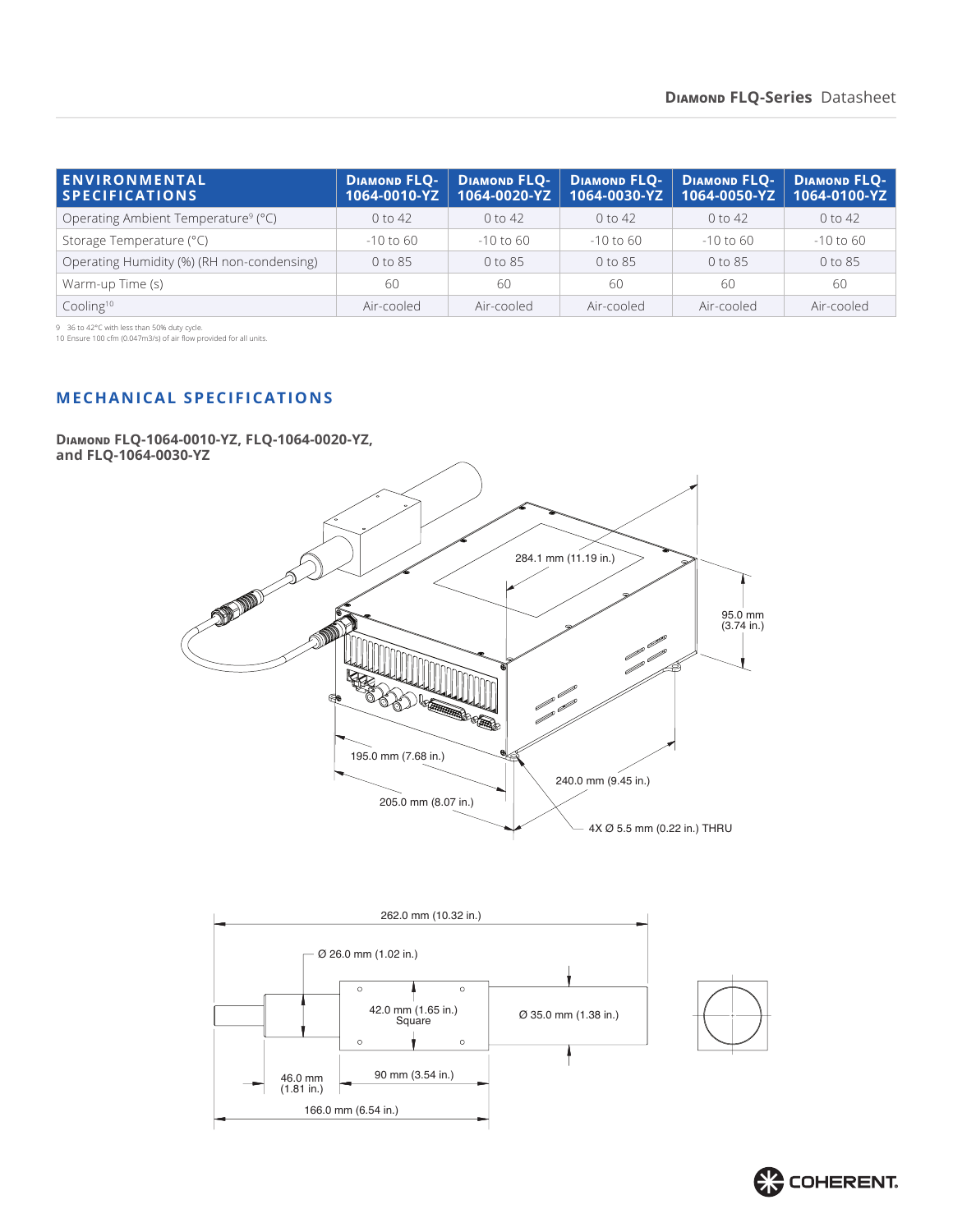#### **MECHANICAL SPECIFICATIONS**

**Diamond FLQ-1064-0050-YZ**